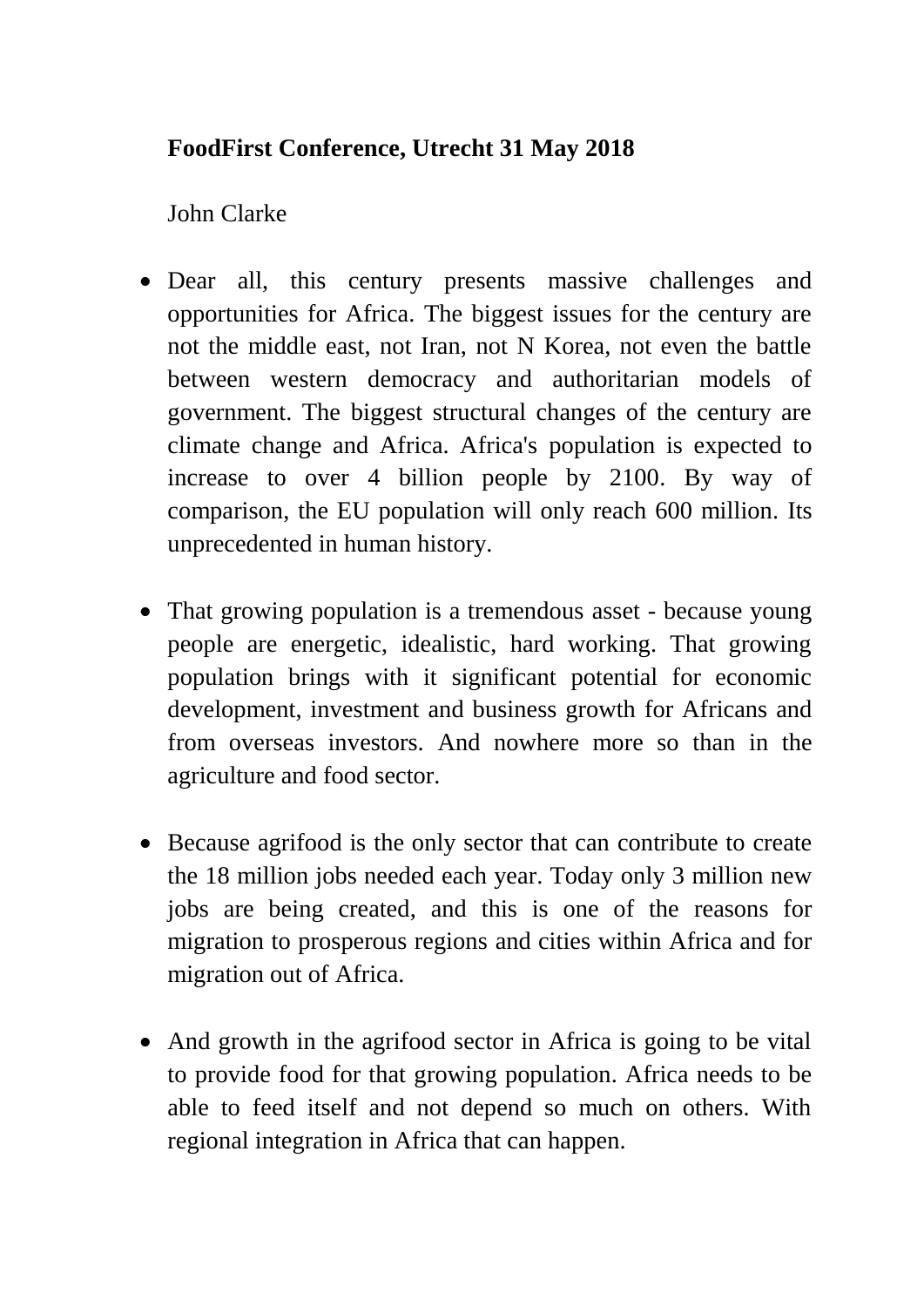## **EU Relations with Africa**

- When it comes to helping create jobs and fight the root causes of migration the EU's commitment runs deep.
- First we are with our Member States by far the **largest provider**  of development assistance (disbursing 75 billion  $\epsilon$  in 2016) which is primordial to boost our partner's economies, their social fabric.
- Secondly, favourable trade terms. We offer completely free market access for **Least Developed Countries,** most of which are in Africa, to help them build up their trade capacity. We are the world's biggest importer of agricultural products from the LDCs. And our Economic Partnership Agreement (EPAs) with all Sub-Sahara African regions have been carefully designed to promote **trade and development,** open the European market completely, and encourage African regions to open up to each other. It's up to African business to use them now.
- Ladies and Gentlemen, excessive reliance on Overseas development aid, and donor-recipient mentalities are, thank god, a thing of the past. But neither is trade a panacea. Investment – the focus of today's debate - is also key. The future is about getting private capital, expertise and technology to invest in a continent which is rising.
- So on top of development cooperation and trade we are promoting investment in African agrifood business. We have just launched a new initiative on investment in Africa: the **European External Investment Plan (EIP)**. This Plan will mobilise huge investment – we estimate at least EUR 44 billion of investment in Africa and the European neighbourhood by 2020 - which otherwise would not happen.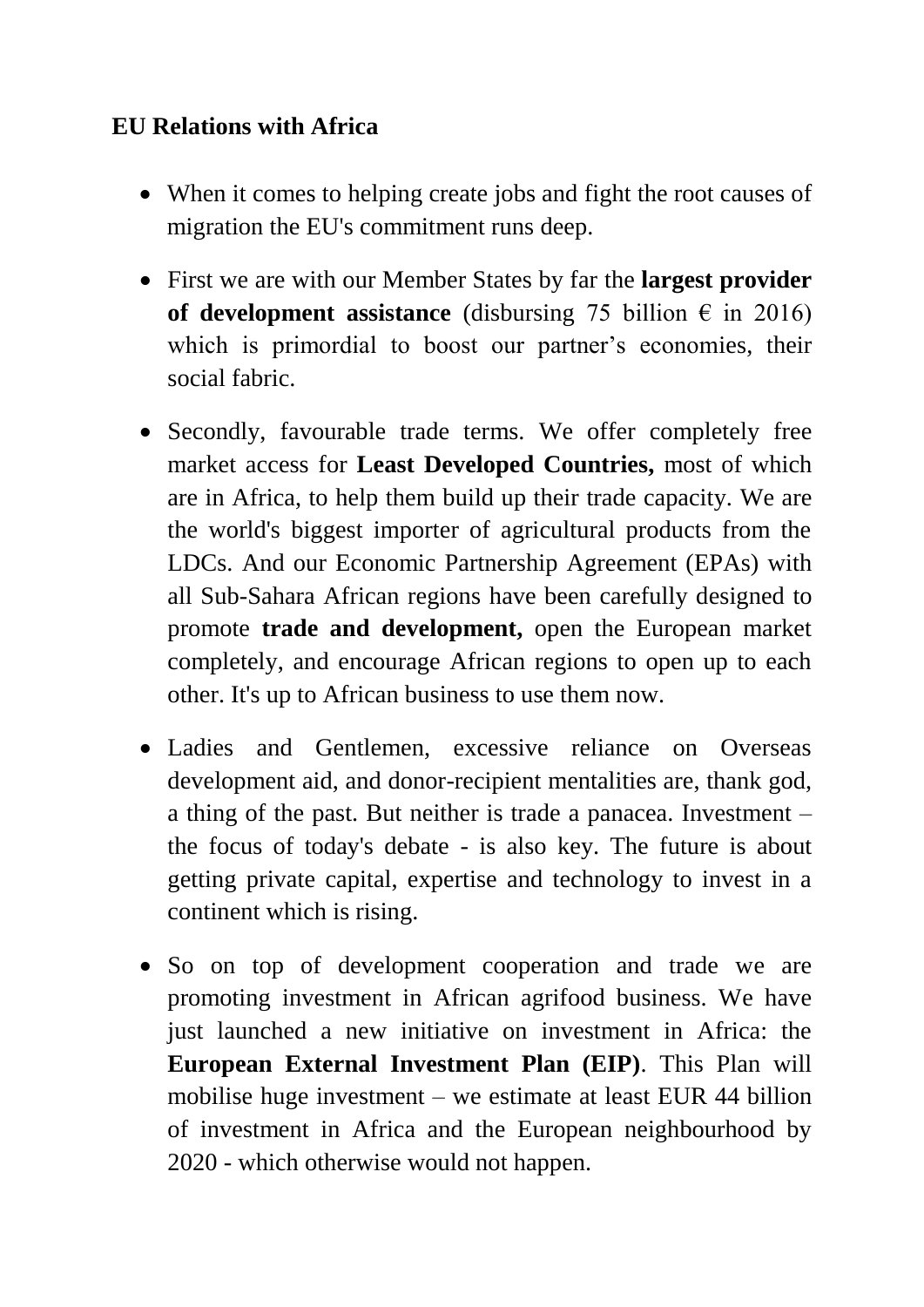- The idea of the Plan is to reduce the financial risk to investors. The EU assumes the risk. It is a new opportunity for the private sector in Europe and in Africa to create sustainable growth and decent jobs - notably in the agrifood sector which has millions of smallholders and small companies who have problems accessing finance.
- The up-take for agricultural projects in the first round of calls for proposals was modest. That is why we need to increase our efforts to mobilise good ideas.
- But financial guarantees are not sufficient. Ensuring the **right business and regulatory conditions for investment** to flourish, is just as crucial. Quality investment will only come if the environment is legally secure and transparent. That is for governments to do.
- This conference today offer a unique opportunity to engage discussion with the private sector –not only about what the private sector is doing to deliver more and better jobs, or to identify successful projects or partnerships; but also about what regulatory reforms are required to create a good investment climate.
- So in addition to aid, in addition to trade, in addition to investment, we are focussing on good regulation and policy design in the agrifood sector. To put it succinctly: the EU and Africa are asking themselves the question: what are the right agricultural policies?
- How things have changed! Until recently agricultural policy was a neglected subject in the corridors of power in Africa. The food price spikes, the economic and financial crisis, and the drop in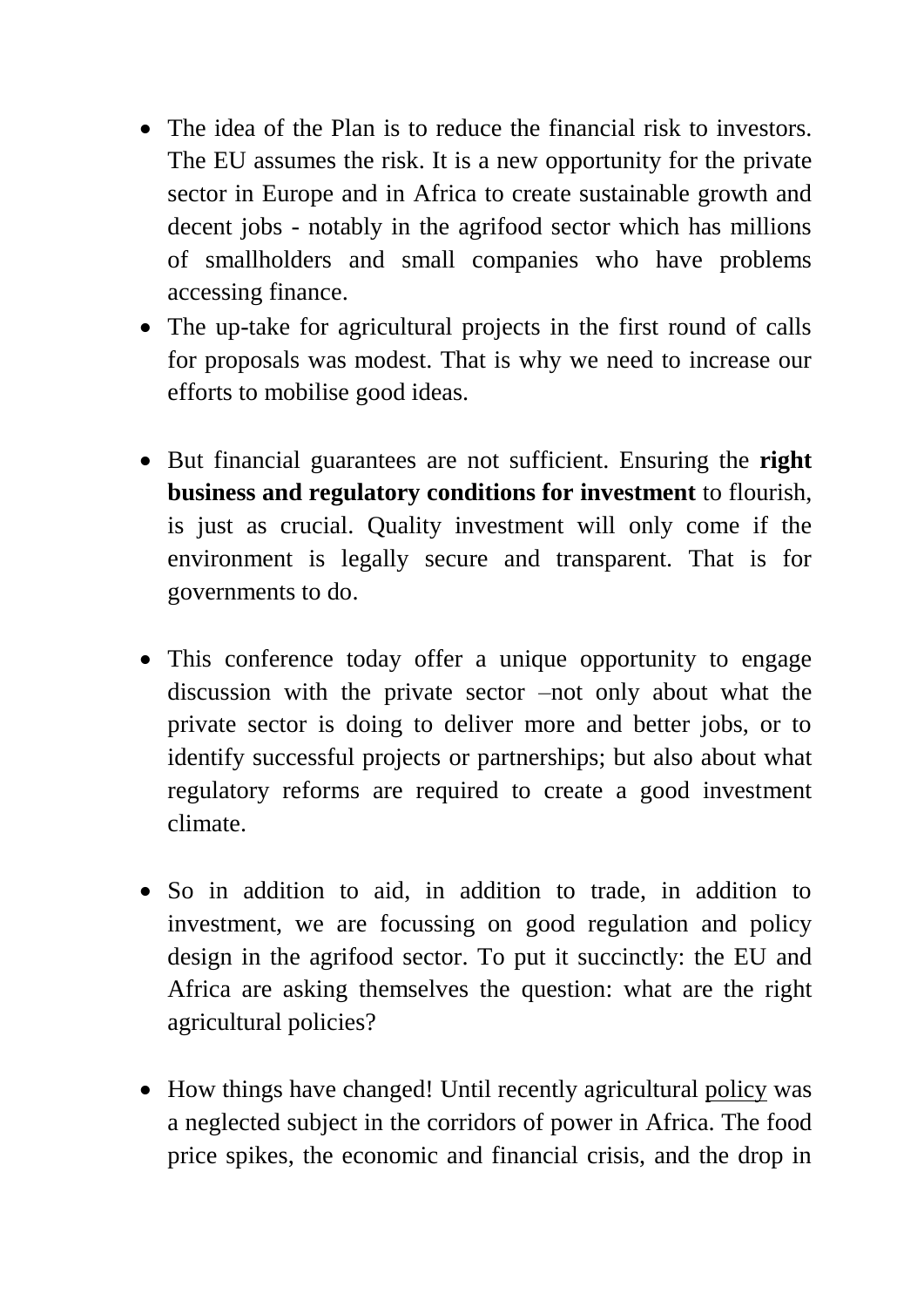oil revenues were a big wake up call. With that came the realisation of the massive job creation potential of agribusiness and the paradigm shift to investment and not handouts.

- The agricultural policy dialogue we have launched has several strands. Commissioner Hogan has had a robust policy dialogue with the Africa Union Commission for Agriculture and with African Agriculture Ministers, since 2016. We have launched policy support to foster investment in rural areas and the agri-food sector in Africa, with the involvement of the private sector.
	- Through the medium of the EIP and our EU-Delegations we are stepping up dialogue with partner countries on what kind of regulatory framework will improve the investment climate. And we have set up a private sector dialogue too: the private sector needs to tell governments what it needs, and be listened to.
	- At the Abidjan Summit we heard and welcomed a call from Food Drink Europe to help develop a pan African food and drink federation. The creation of an AU EU Agribusiness Platform will bring the European and African private sector together to identify opportunities and engage with governments on the policy framework needed for quality production and investment.
	- Likewise, as part of our cooperation with the African Union, we are all working together to turn the **African Continental Strategy** on food products with geographical indications (GIs) into concrete projects that help build African agrifood value chains.
	- GIs are a tool for rural economic development: they empower smallholders and cooperatives, they mean local added value and at the same time the preservation of biocultural diversity.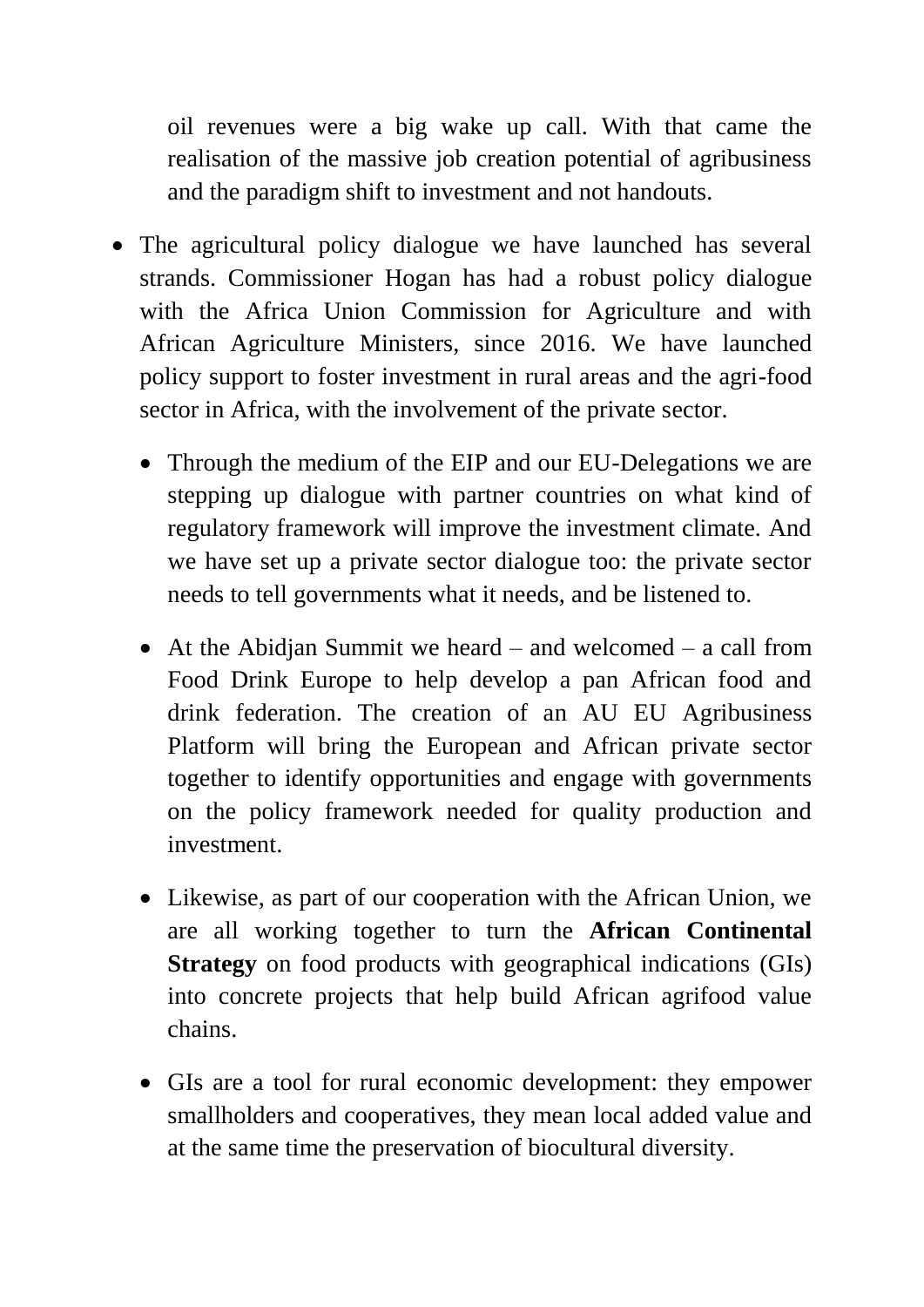- Both projects the AU EU Agribusiness Platform and the African GI Strategy – ensured that agriculture featured prominently in the  $5<sup>th</sup>$  AU EU Summit (Abidjan, 29-30) November 2017) and in its political declaration.
- These are just two concrete examples on how we are making progress on delivering on concrete joint initiatives relevant to transform African agriculture. We have other initiatives in the pipe - on agriculture research and innovation, on vocational and educational training, and the use of digital solutions on agriculture …. Areas where the expertise of NL companies can come into play.
- The EU is very pleased therefore that African and European leaders have acknowledged the importance of policy dialogue and cooperation in agriculture. It will be crucial in achieving the **2030 Agenda**.
- I want to congratulate the Netherlands for its active role in this Europe-Africa policy dialogue on agriculture. With the Netherlands we organised an African Union – EU Agriculture Ministers conferences in Noordwijk in 2016 and in Rome last year. Building on that, just last week Commissioner Sacko and Cioner Hogan launched an **expert task force on Rural Africa. The mandate of the Task Force is to l**ook at how to stimulate development in agriculture and agri-business. It will deliver its recommendations to the European Commission by January 2019. There is a Dutchman on the team by the way!

## **Conclusion**